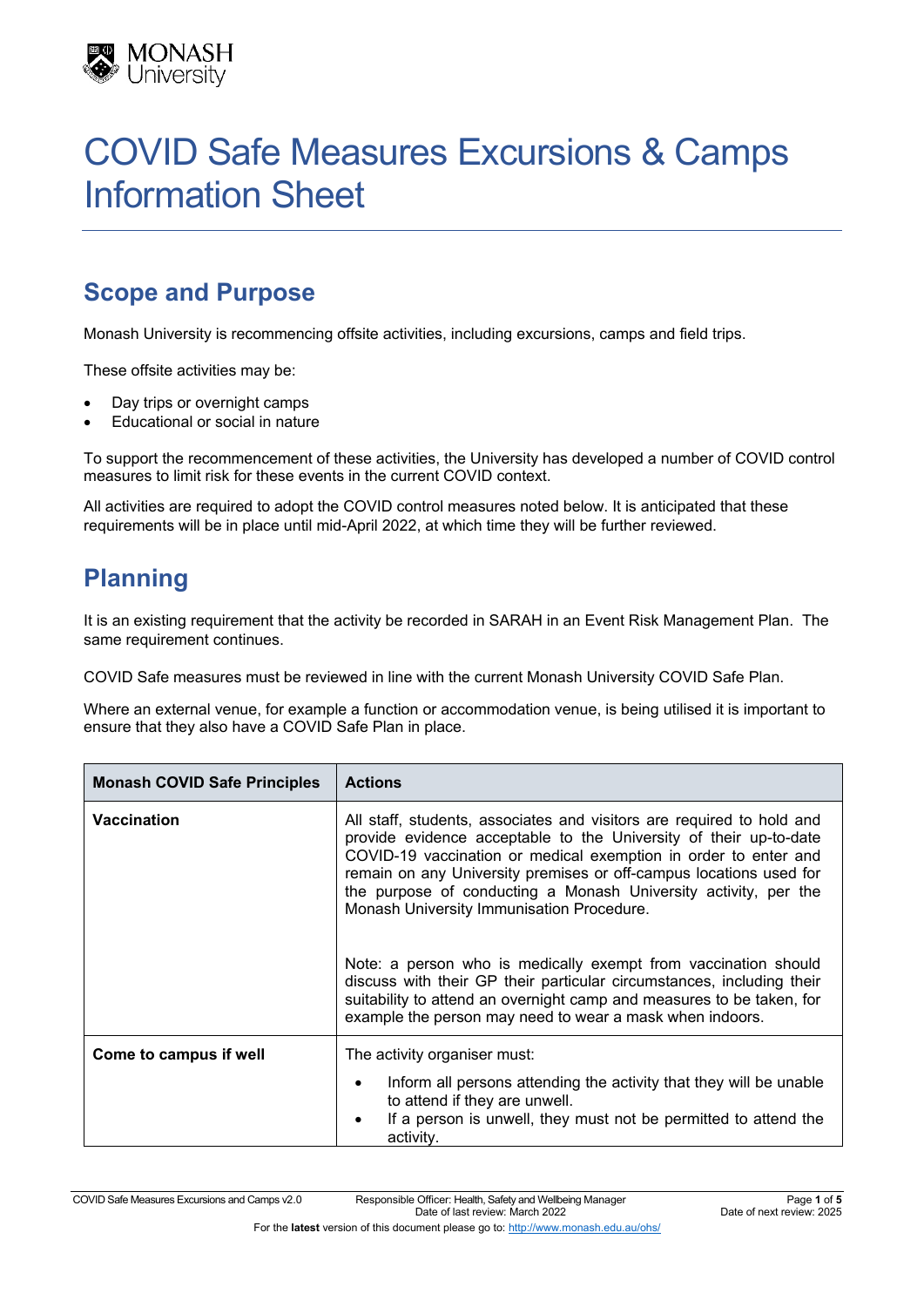

|                                | For overnight trips or camps:                                                                                                                                                                                                                                                                                                                                                    |
|--------------------------------|----------------------------------------------------------------------------------------------------------------------------------------------------------------------------------------------------------------------------------------------------------------------------------------------------------------------------------------------------------------------------------|
|                                | In the 24 hours prior to embarking, each person who will be<br>attending the activity is asked to complete a rapid antigen test<br>(RAT). The activity organiser should keep a record noting who<br>has completed a RAT.                                                                                                                                                         |
|                                | Note: any persons who test positive or have not completed a<br>test are NOT permitted to attend the activity. Any person who<br>tests positive must notify Monash University that they have<br>tested positive (through the staff or student form), notify the<br>Department of Health and self-isolate (quarantine) for 7 days.                                                 |
| <b>Physical distancing</b>     | Where possible, keep people physically distanced.                                                                                                                                                                                                                                                                                                                                |
|                                | Activities may need to be reviewed to achieve this, for example<br>spreading field teams out and separating seats where possible when<br>sitting as a group.                                                                                                                                                                                                                     |
| <b>Face coverings</b>          | Face coverings are required to be worn during travel, including on<br>public transport, and in any shared bus, minibus or car.                                                                                                                                                                                                                                                   |
|                                | Face coverings are strongly recommended to be worn in all other<br>indoor settings.                                                                                                                                                                                                                                                                                              |
| Practice good personal hygiene | Regular handwashing should be encouraged.<br>If soap and water are not available, hand sanitiser should be made<br>$\bullet$<br>available.<br>Attendees should be reminded to practice good personal hygiene,<br>for example cover your cough or sneeze and avoid touching your<br>face.                                                                                         |
| <b>Increased cleaning</b>      | Regular cleaning of high touch surfaces, for example shared tools or<br>equipment are used during activities, should be undertaken.                                                                                                                                                                                                                                              |
| <b>Well ventilated spaces</b>  | Where possible, consider:                                                                                                                                                                                                                                                                                                                                                        |
|                                | Ensuring 100% outside air during the journey (for example by<br>$\bullet$<br>ensuring the bus air-conditioning is not set to recirculate).<br>Holding activities outside.<br>$\bullet$                                                                                                                                                                                           |
| Positive case management       | If a person were to become unwell during the activity:                                                                                                                                                                                                                                                                                                                           |
|                                | Ensure they are looked after.<br>$\bullet$<br>Give them a mask to wear (surgical or N95/P2/KN95).<br>$\bullet$<br>Isolate them from others.<br>Ask them to complete a RAT.                                                                                                                                                                                                       |
|                                | If a person with symptoms tested negative on a RAT or had an<br>invalid result:                                                                                                                                                                                                                                                                                                  |
|                                | Keep the person separate from everyone else.<br>Complete a second RAT in 2 hours.<br>If the result is still invalid, the person should seek a PCR test. If<br>$\bullet$<br>the person remains unwell preferable option is to either take the<br>person straight home, or ensure that someone from their<br>household is there to collect them and take them home<br>immediately. |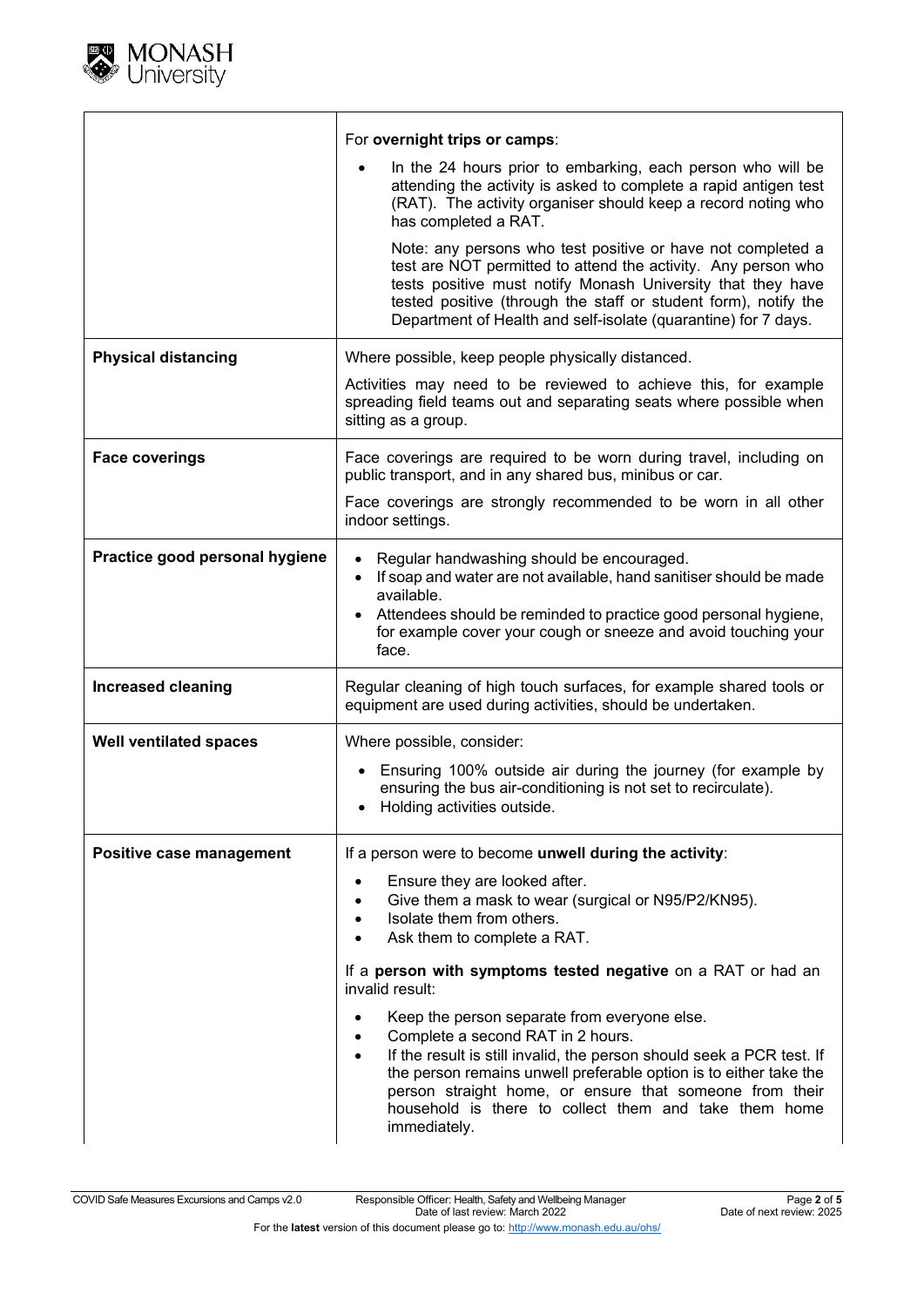

|                       | If there was more than one positive case detected at a single<br>trip/activity notify covidresults@monash.edu.                                                                                                                                                                                                                                                                                                                                                                                                                                                                                                                                                                                                                                                                                                                                                                                                                                                                                                                                                                                                                                                                                          |
|-----------------------|---------------------------------------------------------------------------------------------------------------------------------------------------------------------------------------------------------------------------------------------------------------------------------------------------------------------------------------------------------------------------------------------------------------------------------------------------------------------------------------------------------------------------------------------------------------------------------------------------------------------------------------------------------------------------------------------------------------------------------------------------------------------------------------------------------------------------------------------------------------------------------------------------------------------------------------------------------------------------------------------------------------------------------------------------------------------------------------------------------------------------------------------------------------------------------------------------------|
| Day trips             | For a day trip, if a person tested positive to COVID-19 -<br>Where transport was provided:<br>The person who has tested positive should be separated from<br>$\bullet$<br>others for the journey home. This may involve putting the<br>positive case in to a separate vehicle, seated in the back seat<br>with all parties masked and the vehicle windows open. If there<br>is only one transport vehicle, separate the person from others as<br>much as possible, ensure all persons are masked and open<br>some windows/check ventilation is not on recirculate where<br>possible.<br>• Arrange for the person to be collected immediately by a person<br>from their household upon arrival back at the drop off point.<br>• All persons who were at the activity must be advised to monitor<br>for symptoms and get tested if any appear.                                                                                                                                                                                                                                                                                                                                                            |
|                       | Where no transport was provided, for example if everyone met at an<br>urban location:<br>• It is preferred that the person is collected by a member of their<br>household. If this is not possible, a taxi or rideshare vehicle (sit<br>in the back with a mask on and the vehicle windows open) is an<br>option. Public transport should not be used.                                                                                                                                                                                                                                                                                                                                                                                                                                                                                                                                                                                                                                                                                                                                                                                                                                                  |
| Overnight activities  | For an overnight activity within Victoria, if a person tested positive to<br>COVID-19:<br>The person who has tested positive needs to leave the camp as<br>soon as possible. The preferred option is to either take the<br>person straight home, or ensure that someone from their<br>household is there to collect them and take them home<br>immediately. The person will need to isolate (quarantine) at<br>home for 7 days.<br>The activity organisers need to identify who would be considered<br>to be a 'household-like contact' (see definition below). The<br>preferred option is to either take these persons straight home, or<br>ensure that someone from their household is there to collect<br>them and take them home immediately. They will need to isolate<br>(quarantine) for 7 days, completing a RAT on day 1 and day 6.<br>The activity organisers need to identify who would be considered<br>to be a 'social contact'. All persons who were at the activity must<br>be advised to monitor for symptoms and get tested if any appear.<br>If available, they may also source some RATs to monitor<br>themselves over the next 5 days. There is no need to isolate<br>(quarantine). |
| Interstate activities | For an interstate activity, if a person tested positive to COVID-19:<br>The person will be unable to travel and arrangements will need<br>to be made for the person/s (including household contacts as<br>relevant) to quarantine as per the particular state's<br>requirements.<br>be provided<br>The persons<br>will need to<br>with suitable                                                                                                                                                                                                                                                                                                                                                                                                                                                                                                                                                                                                                                                                                                                                                                                                                                                         |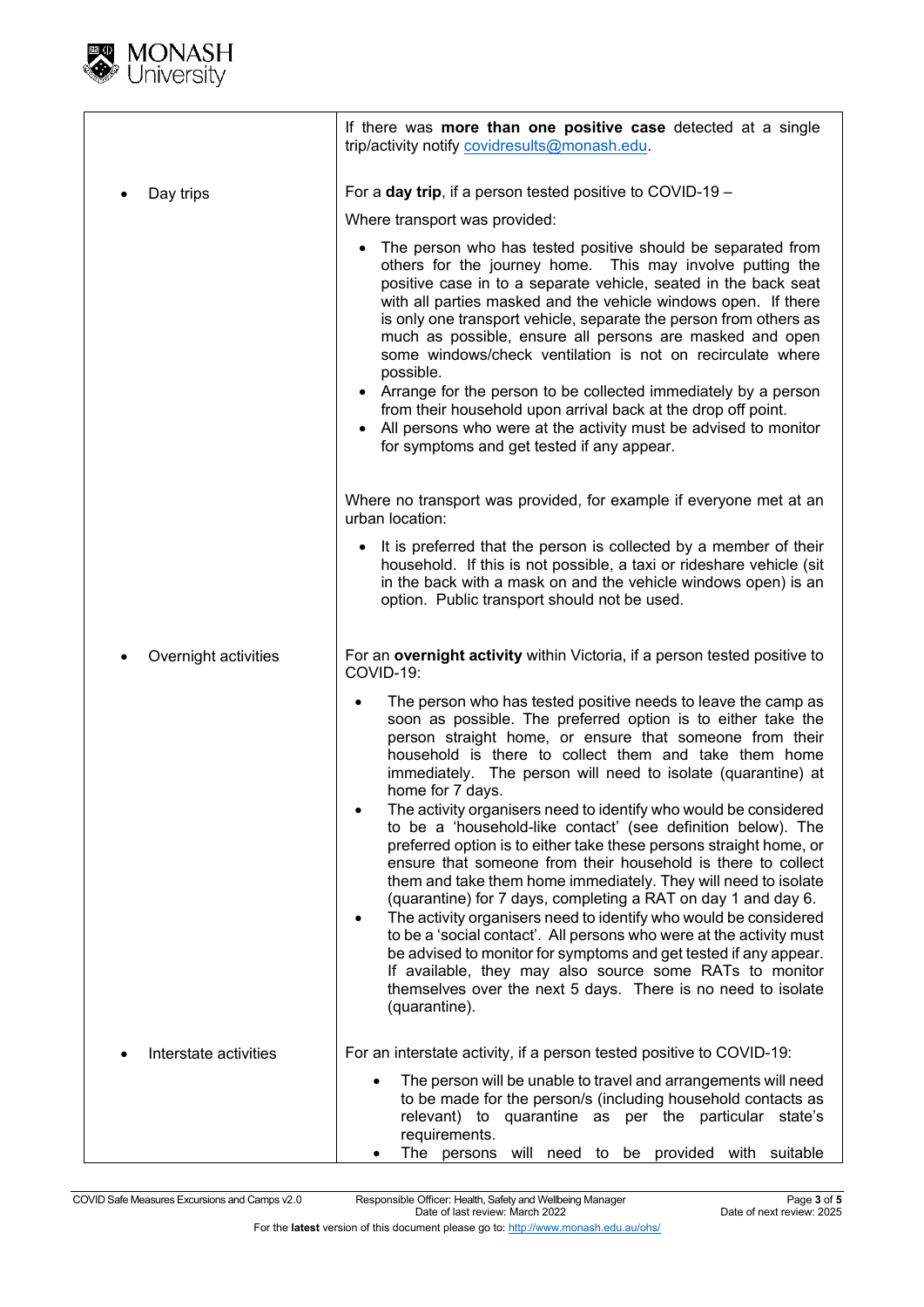

|                          | accommodation, food and care for the quarantine period. This<br>may be by utilising a Government hotel quarantine<br>arrangement, for which a fee is payable.<br>• A contingency plan must be in place prior to the excursion/trip<br>taking place. In the event that a suitable contingency plan<br>cannot be developed, the trip may need to be postponed.<br>• In the event of a positive case being detected while interstate,<br>the Monash University Chief Medical Officer must be advised. |
|--------------------------|----------------------------------------------------------------------------------------------------------------------------------------------------------------------------------------------------------------------------------------------------------------------------------------------------------------------------------------------------------------------------------------------------------------------------------------------------------------------------------------------------|
| <b>Work arrangements</b> | The activity organiser keeps a list of the persons who both attend and<br>are involved with the activity (for example, presenters) so that where<br>a person subsequently tests positive the participants can be informed<br>promptly. The record needs to be held for 28 days.                                                                                                                                                                                                                    |

#### **Provisions**

For **day activities**, a COVID Safe Kit should be gathered which includes:

- A small number of RATs in case a person becomes symptomatic and needs to be tested
- Spare face masks
- Hand sanitiser, disinfectant wipes, tissues
- First aid kit includes thermometer and paracetamol

For **overnight activities**, a COVID Safe Kit should be gathered which includes:

- Sufficient RATs for emergency use (2 per activity attendee)
- Spare face masks
- Hand sanitiser, disinfectant wipes, tissues
- First aid kit includes thermometer and paracetamol

Ensure that you have researched and **documented the location of these facilities** nearest to where the activity is occurring:

- Closest GP clinic
- Closest hospital
- Closest PCR test facility

#### **Notes regarding rapid antigen tests**:

- RATs utilised must be approved for use by the Australian Therapeutic Goods Administration and should be the highest sensitivity rating for which supply can be obtained.
- RATs have specific storage requirements, which usually includes storing them with a 4-30 degree temperature range. Check the particular requirement on the RATs you are transporting. Do not leave RATs in a hot vehicle.
- The University will supply RATs for educational activities including unit field trips in line with the [COVID Safe Plan.](https://www.monash.edu/__data/assets/pdf_file/0010/2406790/COVID-Safe-Plan.pdf)
- Unused RATs should be returned to the Faculty/area/club and kept for use for the next camp/excursion.

## **Duties**

The person arranging the activity is responsible for ensuring that suitable pre-planning and management of the activity if a person was to test positive.